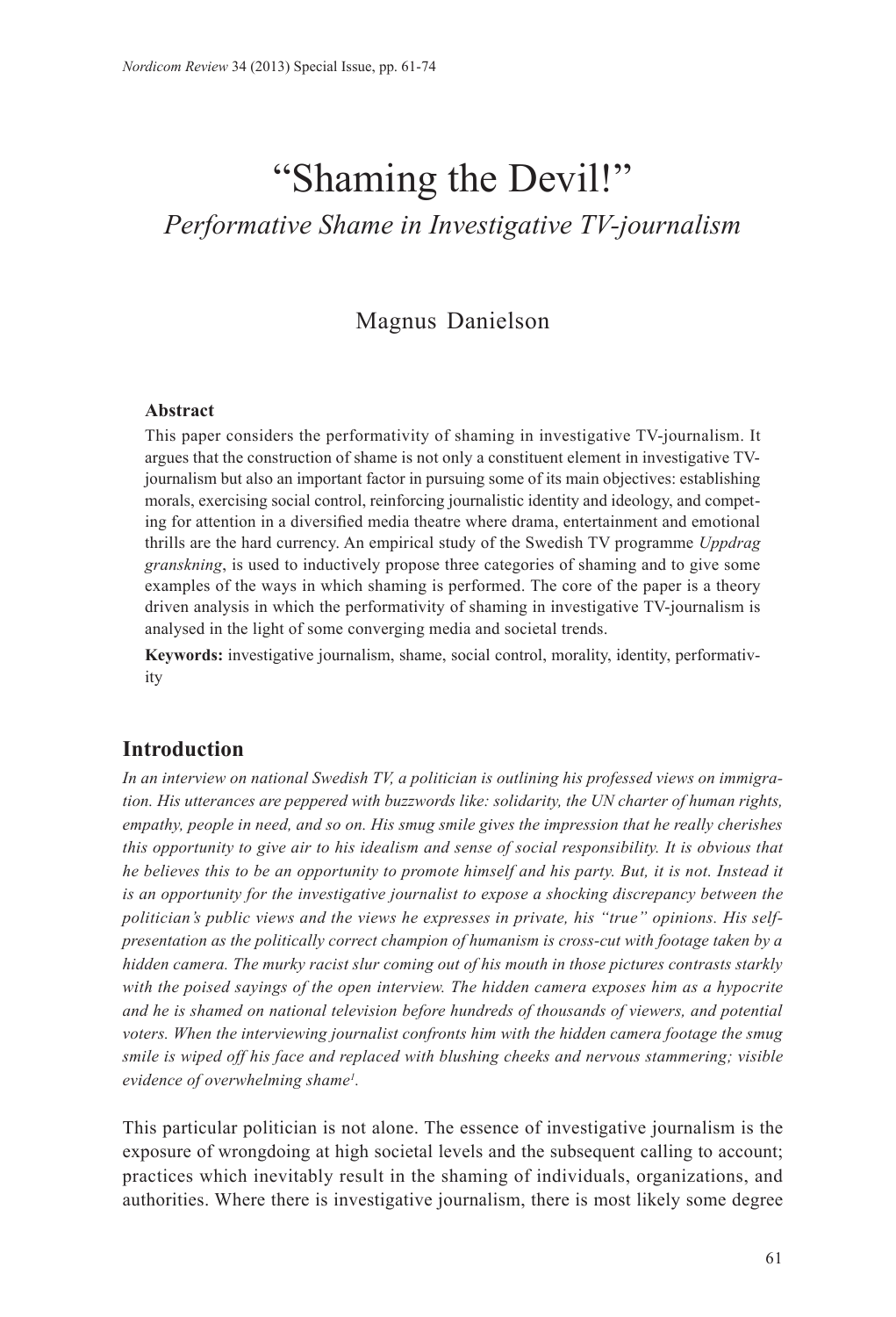of shame. The online Journalism College *Journalism Degree* introduces its courses of Investigative journalism by quoting Pulitzer Prize winner Walter Lippmann's statement: "There can be no higher law in journalism than to tell the truth and shame the devil" (Journalism Degree 2013). Paul Dacre, as editor of *The Daily Mail,* stated in a 2008 speech to The Society of Editors: "It [the press] has the freedom to identify those who have offended public standards of decency  $(...)$  and hold the transgressors up to public condemnation" (Dacre 2008) and indeed Fox News' titled a piece of investigative journalism: *Shame! Shame! Shame!* (Fox News 2013).

The present paper argues that shaming constitutes an integrated narrative element in investigative TV-journalism. It defines and contextualizes the concepts of shame and mediated shaming, gives examples of shaming in investigative TV-journalism and analyses the performativity of shame in connection with some of its objectives.

## **Methodology and Theoretical Perspectives**

The study consists of two methodologically different steps. In the first step shame is shown to be a constituent element of investigative TV-journalism and the study's empirical material is used to give various examples of shaming, derived from a content analysis of 470 episodes of the weekly Swedish public service programme *Uppdrag granskning (Mission Investigate)*. A grounded theory approach is then used to inductively define three generic types of causes of shame: *Ineptitude, Callousness and Deviousness*. The purpose of this first step is mainly to establish and illustrate shame as a constituent element of one of the most important programmes of investigative TV-journalism in Sweden.

The second and major part of this study is a theory driven analysis of the performativity of shame. I use the analytical term performativity in a broad sense drawing on Judith Butler's use of the concept of performativity to show how actions, gestures and behaviour produce a series of effects that identify and consolidate identity and authority. She argues that identity is not merely expressed by those actions, but rather created, or constructed by them, albeit not on an individual, but rather at a discursive level within a larger social context. The focal point of this identity shaping is the repetitive authority of the actions in question, by repetition of authoritative actions individuals are performing identity, and in the process carving out spheres of authority and legitimacy which become a part of that particular identity (Butler 2011, Butler 1993: 2).

In this paper I apply Butler's principles to journalistic identity, authority and legitimacy. Actions identifying an investigative journalist as such are not legitimized by being an intrinsic part of journalism, but rather by the binding power of repeated action. Journalistic identity does not exist until it is performed, or made by repeated actions; actions which by their performativity are constantly negotiating and legitimizing the authority of journalism.

This paper also draws on a range of theoretical and micro analytical aspects of shame and shaming in the media which will be explained briefly as they are applied in the analysis.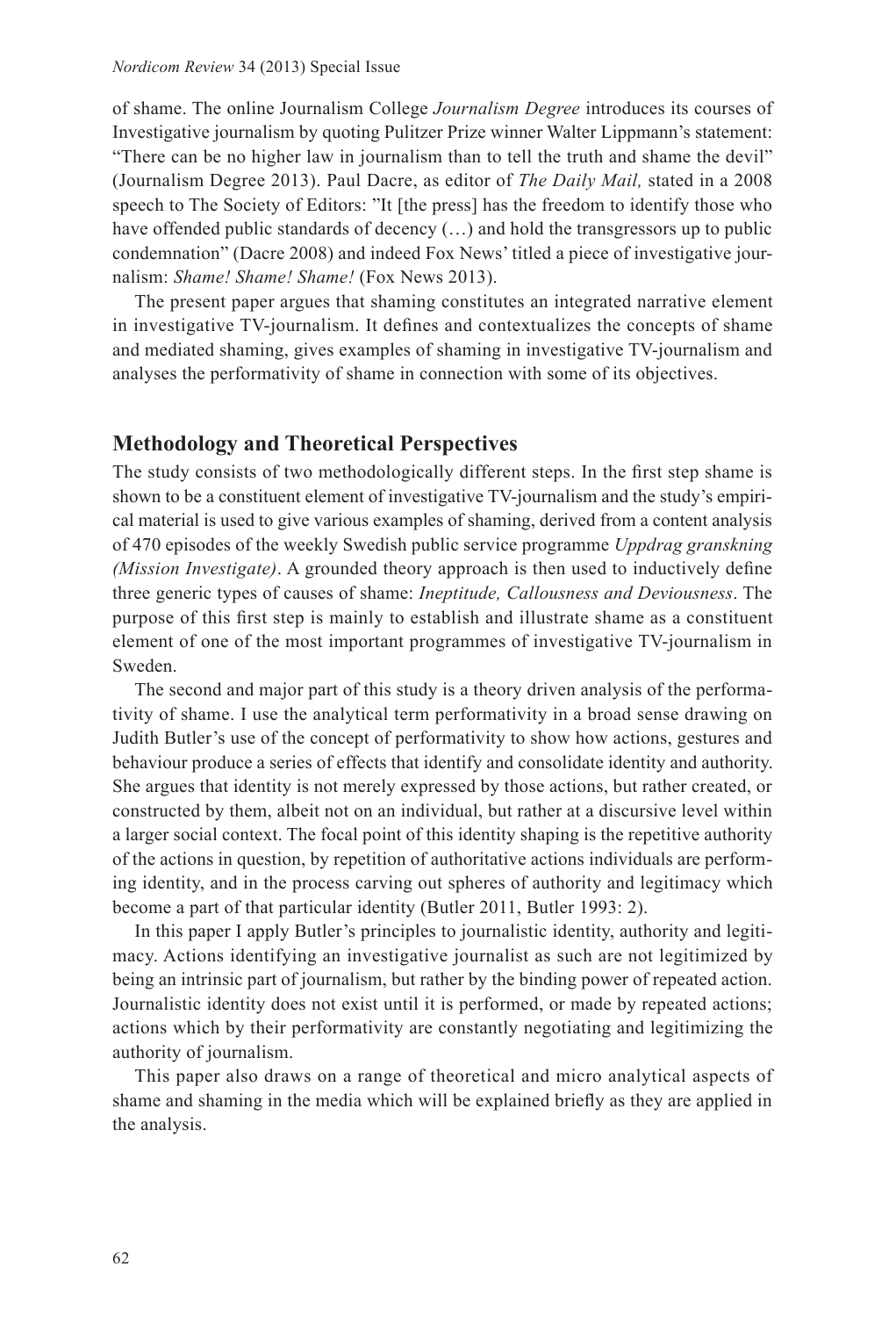#### **Shame and Shaming as Concepts**

Politics, Sociology, Psychology, Cultural Studies and Religion all have various ways of defining and analysing the concept of shame. Some features differ, but there are certain commonly accepted characteristics. Basically, shame is considered to be a social emotion. It is experienced when the self reaches awareness of being exposed to the regard of others with the reflective notion of their implicit or explicit judgment, and the sense that that judgment matters. The perceived judgment could either be directed at a violation of norms or inadequacy (Lewis 1992: 75, 117).

Sara Ahmad defines shame as "the affective costs of not following the scripts of normative existence" (Ahmad 2004: 107). Michael Lewis (1992) identifies a set of shame generating factors among which are: the breaking of societal norms, failure to meet standards, and inadequacy (Lewis 1992: 31-34); and he emphasises that shame is a result of a "focus on the self on the self's failure and an evaluation of that failure" (Lewis 1992: 33). However, the essential element of the shaming process is the exposure. Any of those shame inducing factors are not necessarily sufficient in themselves. They have to be exposed to some sort of third party or public eye perceived as pronouncing a moral judgment, to induce shame. And "shame is not produced by any specific situation but rather by the individual's interpretation of the situation" (Lewis 1992: 75).

Shame is defined as the interaction between contextualized behaviours and actions, and the imagined negative reactions and passed judgments of others to those actions and behaviours. Shame ensues even if the object initially does not perceive the actions as shameful, it is in essence their perception of either the external moral judgment, the notion of their actions judged as qualitatively poor achievement, or the negative social significance of the actions that generate shame (Tomkins 1995: 143, Lewis 1992: 30).

Shame could therefore be said to be an exposure of oneself through the eyes of others and, as such, it plays a primordial part in the construction of identity. The closer feelings of shame are to a person's core identity shaping values and the more the social context in which they are shamed means to that person, the deeper the impact (Madianou 2012: 5, 6). Experiences and manifestations of shame seem to be universal, but the particular actions or behaviours which are being considered shameful are dependent upon specific cultural values and therefore varies over time and could differ from one cultural sphere to another (Chilton 2012: 4).

The relationship between shame and its potential effects may vary considerably according to context. Even though shame is attributed a potential self-regulatory, reparative and reformative function, the emotion is not always translated into self-reflection, knowledge or reformation. Some sorts of shame have little to offer the shamed individual but a paralyzing trauma (Woodward 2000: 213, 228, 229, 233). Even though shame is a fundamentally individual emotion, shame could also be perceived as a collective failure to meet standards or to live up to ideals as a group, organization or even nation (Woodward 2000: 229). The perceived judgment could be in harmony with the subject's inner moral compass and the shame is thus experienced as an appropriate emotion producing self-reflection and possible transformation of behaviour (Madianou 2012: 5, Woodward 2000:214). However, if the judgment is perceived as unfair, the ensuing shame may rather result in anger, resentment and resistance and possibly even aggression (Chilton 2012: 5, 6).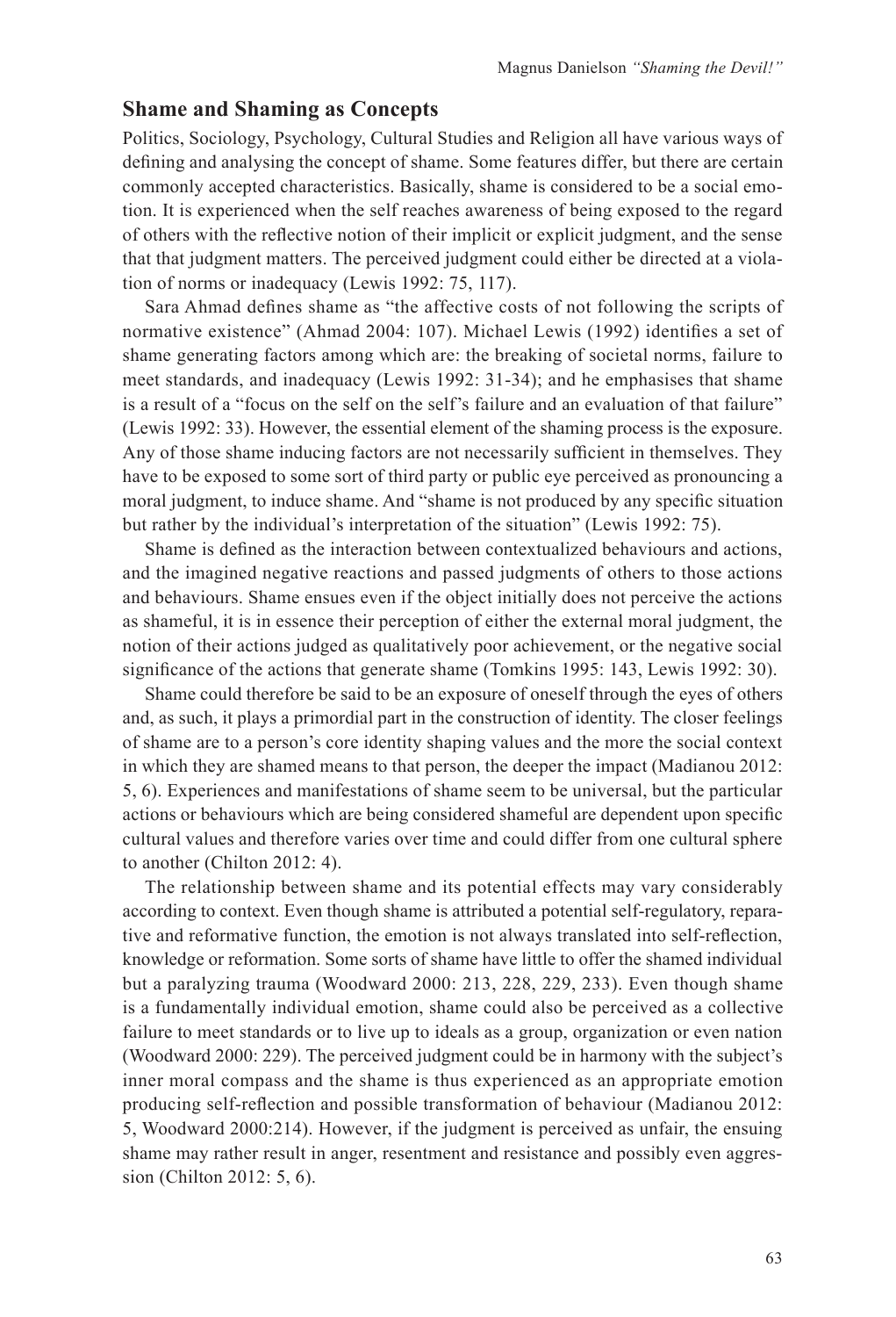The desire to hide or disappear, feelings of intense pain and discomfort, the feeling that one is no good, inadequate and unworthy, and finally the experience of being both the subject and the object of the shaming procedure, are reactions typical to feelings of shame (Lewis 1992: 34). Chilton (2012) identifies a universal set of visible physical reactions to being shamed: "blushing, lowering of the eyes, hiding the face and stooping shoulders" (Chilton 2012: 5).

Other than being a noun describing an emotion, shame is also a verb. "To shame" is the action of inducing shame, making someone feel shame, or trying to brand certain individual or collective actions or behaviour as shameful. The shaming is either connected to some sort of exposure of such actions or behaviours or both to identifying them as morally corrupt or deviant, a process in which the shamer takes the initiative, becoming the subject and making the shamed, for the most part, an involuntary object. In the process the one shaming is establishing a power position in relation to the one shamed, an action that, depending on circumstances, could entail joy, contentment and satisfaction (Katz 1999: 144, 157-160). Donald L. Nathanson labels shaming an affective "weapon system" (Nathanson 1987: 247) which reconfigures power relations, empowers the shamer and provokes sentiments of fear, vulnerability and powerlessness in the one shamed (Nathanson 1987: 252, 268).

#### **Shame in the Media and Mediated Shaming**

The concept of shame and exposure of shameful behaviour and attitudes occupy a prominent place in several types of contemporary media productions, including the press and broadcast television. Reality-TV presents characters who engage in, are struggling with, or take pride in, shameful behaviour; tabloids dig up, reveal and expand upon celebrity scandals; talk show hosts put their guests on the spot on live television; and investigative reporters expose and confront politicians and officials with incompetence, fraud and power abuse. Kathleen Woodward states: "People who have done something for which they should be ashamed are used by the various enterprises of mass culture" (Woodward 2000: 212).

Mediated shame disperses and anonymizes the witnesses of the shaming and renders their moral judgment implicit and unarticulated, a fact which makes it virtually impossible to interact directly with them to correct one's image. A mediated response equivalent to the shaming, if at all possible, would demand resources beyond most people's means and risks contributing more to the reproduction of the shaming than to a restitution of image. The credibility and public appeal of established media outlets like TV news or popular documentary programmes also add weight to the shaming and deepens its impact. Mediated shaming thus amplifies the sentiments of vulnerability and powerlessness connected with shame. Madianou states: "Watching oneself on the media is bound to be an emotional experience involving pride, affirmation, confidence, but also possibly, rejection, shame and anger. The inability to control one's representation can often be the source of much contestation and dissatisfaction" (Madianou 2012: 5, 6, 10).

#### *Media Trends Involving Shaming*

In reality TV-shows like *Judge Judy, Super Nanny, Biggest Loser and The Luxury Trap*, shame is a form of disciplinary device, instrumental in conveying lessons of social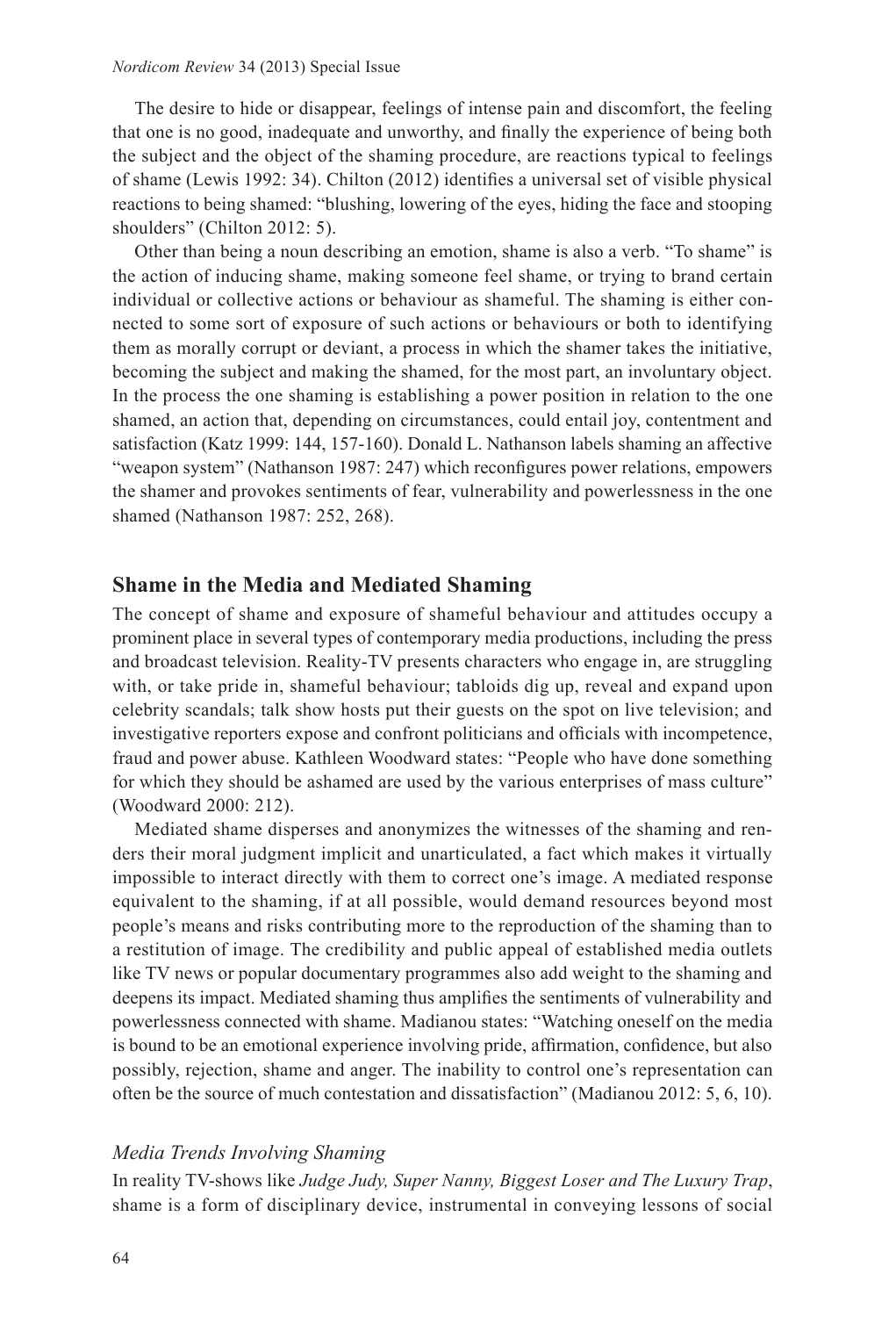responsibility by creating awareness of "faulty" behaviour. Authoritative experts scold participants for having eaten too much, lived beyond their means, been too lenient with their kids etc. In spite of an initial resentment and sometimes resistance to the shaming, it is almost always represented as having a positive outcome. Shaming generates remorse, regrets and a change of heart, and contributes to getting positive results; better management of personal income and expenditure, the loss of weight, more harmonious kids etc. Anna McCarthy (2007) shows how shaming thus plays a role in the Foucauldian concept of governmentality, a discourse of discipline administered through a broad repertoire of organized, and sometimes mediated, practices, mentalities, rationalities and techniques by which citizens are coerced to discipline themselves in the face of a shrinking public sector (McCarthy 2007: 18). Laurie Ouellette (2004) argues that this type of show educates "TV viewers to function without state assistance or supervision as self-disciplining, self-sufficient, responsible, and risk-averting individuals" (Ouellette 2004: 232).

This trend towards corrective and governmental use of shame in TV entertainment coincides with an increased acceptance of shaming in the media as correction and punishment in a legal context. Shaming criminals as part of penal justice has seen a renaissance since the 1990s as an expression of dissatisfaction with the existing penal codes. The notion that shame, guilt and remorse must be induced to activate conscience has become a centrepiece in the concept of restorative justice. This notion has revived shaming, both in its retributive and corrective form, as a deliberatively administered form of punishment, rather than "an unintentional by-product or outcome" (Kohm 2009: 190, 191). Pratt (2000) identifies the return of "productive shaming and debasing humiliation" as legal sanctions as well as an increase of shame based "expressive extra-legal sanctions" of various kinds administered by the media (Pratt 2000: 418, 419).

The growing numbers and expanding amplitude of mediated political scandals is another major trend where shame and shaming in a journalistic context play a key role. The modern media scandal traces its cultural, historical and religious roots to concepts of sin, shame, punishment and atonement (Allern & Pollack 2012: 11, Thompson 2000: 12).

The principal elements of a political scandal are directly linked to the process of shaming: media exposure of some moral deviation by a high profile official or politician, a public reaction of outrage to that transgression is published and a calling to account is issued, which may have detrimental effects upon the person's reputation and possibilities to keep holding office (Thompson 2000: 13, 14, Thompson 2005: 42, 43). Allern  $\&$  Pollack (2012) also point out the societal function of the scandal. By means of the scandal journalists are not just exposing societal ills and identifying culprits but also satisfying demands for justice and atonement. The suggestion is that the news media is presently occupying the role formerly held by religious bodies when it comes to "evaluating sinful conduct, suggesting penance and considering forgiveness" (Allern & Pollack 2012: 19). Political scandals could be seen as a sign of the press fulfilling its role in a healthy democracy, but factors like demonization, media hunts, and sometimes, trivialization, puts the democratic intrinsic value of the mediated scandal into question (Allern & Pollack 2012: 10-12).

Thompson (2005) argues that the increase in political scandals is linked to the changes brought about by the development of communication media. Political leaders are more visible in person than ever before and the personalized political landscape gives trust-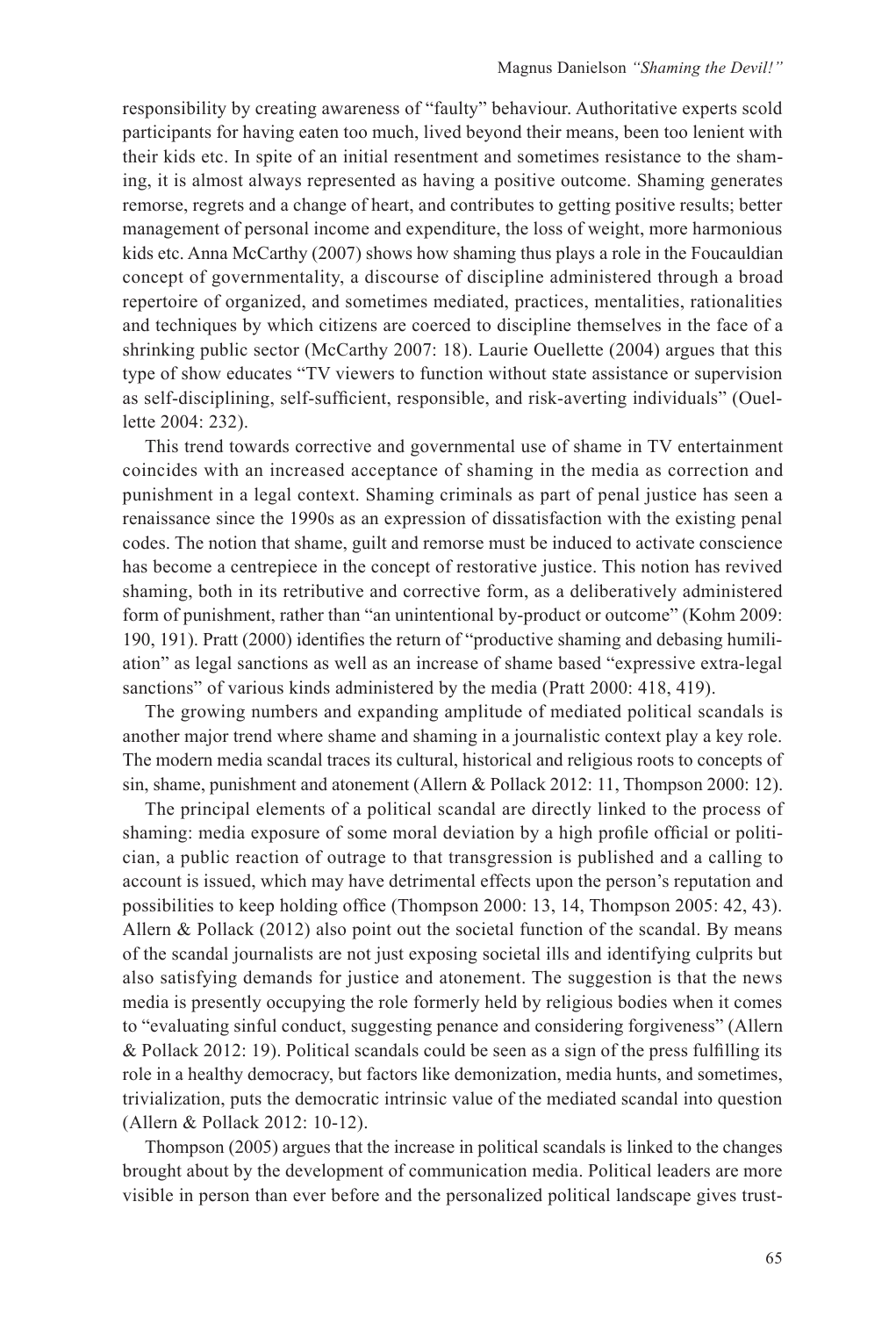#### *Nordicom Review* 34 (2013) Special Issue

worthiness, character and integrity a new status of political importance. This new visibility also means that practices that used to be carried out in private are is more often exposed as shameful by the media. Media coverage gives politicians a new kind of power, based on public image, but also renders them more vulnerable to shaming as modern channels of the media are diversified and decentralized to the point where maintenance of public image is beyond control. Thompson (2005) also points to how the 1960s and 1970s saw a development in journalist culture where disclosure of secrets, including those about private lives, fuelled distrust with politicians and became a naturalised journalistic *modus operandi*, thus setting the stage for the mediated scandal (Thompson 2005: 41, 44, 45).

#### *Shame as Attraction and Cultural Commodity*

The trends towards public shaming in various forms of media must also be understood in the context of attraction and commercial media logic. Shaming on television carries a market value. Kohm talks about shaming in the media as "a salable popular cultural commodity" (Kohm 2009: 189) and Woodward states: "the commercialization of shame – the retailing of the emotions – has penetrated all levels of mass culture"( Woodward 2000: 231, 232). The political scandal is giving news outlets a competitive edge, both financially and as symbolical capital, boosting the news producer's professional reputation. The exposure of a scandal is hard currency when journalistic awards are considered (Allern & Pollack 2012: 19).

Personalized shaming is an engaging narrative element contributing to dramatic nerve and viewer pleasure in several ways, thus carrying a market value in any media production. Ferguson (2010) shows how watching shame works as attraction by reuniting elements of voyeurism, guilty pleasure, self-reflection and binary identity formation. She uses the Freudian concept "unheimlich", or uncanny, to explain how the self by watching mediated shame contemplates its own position vis-à-vis normality. Watching someone being shamed is, at the same time, taboo, eerie, uncomfortable, and familiar. It creates the paradoxical and thrilling sensation of unsettling identification with (it could have been me), relief (but it's not, puh!), and yet repulsion (that is outrageous!). Ferguson makes the point that positioning oneself within this apparent contradiction is a prominent facet of a "process of mediatized psychosocial normalization" (Ferguson 2010: 93).

Viewing imagery of shame is a cultural performance distancing the viewer from the object. The process engenders both a sense of relief not to be at the receiving end of the shaming and a confirmation of a social position as "not one of them". It thus constitutes a symbolic ritual of self-affirmation and identity formation in binary opposition to the characters shamed. The public shaming involved in political scandals also satisfies a sense of justice. A distinction is made between the innocent and the guilty and a welldeserved punishment is executed (Allern & Pollack 2012: 11). Ferguson summarizes by stating that "narrative mobilizations of shame" turn TV shows into "texts in around which sadistic, masochistic and reparative pleasures can be played out" (Ferguson, 2010: 93, 96).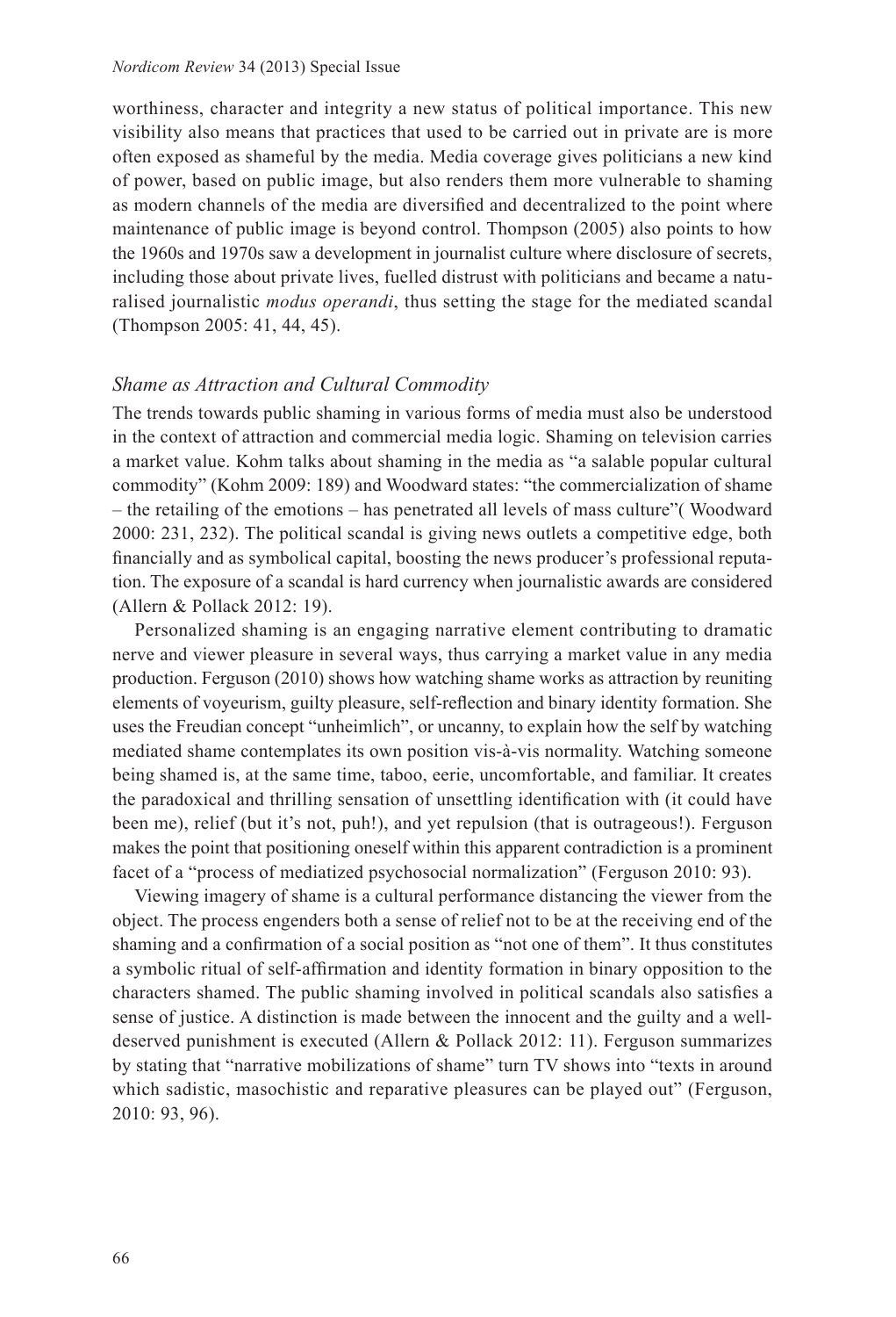# **Shaming in Investigative Journalism**

## *A Constituent Element*

There are several elements making shame an inevitable feature of investigative TVjournalism. The reporting is essentially about establishing a certain morality and point out deviations from that morality, deviations indicating some sort of societal problem that should be disclosed in the public interest.

Their stories call attention to the breakdown of social systems and the disorder within public institutions that cause injury and injustice; in turn, their stories implicitly demand the response of public officials – and the public itself – to that breakdown and disorder (Ettema and Glasser 1998: 3).

The disclosure of misconduct is not just general, but up close and personal. Journalists engage in building a convincing case of personal guilt and accountability, with the view of exposing wrongdoers and confronting them on camera (SVT, Uppdrag granskning 2011, Hanson 2009: 278, De Burgh 2008: 15).

Drawing from Lewis' categories of shame inducement I have used my empirical material to inductively identify three main categories of shaming:

- 1. Ineptitude: Mistakes and shortcomings, lack of skill and competence, faulty or non-existing routines and deficient or substandard equipment or methods.
- 2. Callousness: Unwillingness to help, procrastination of pressing matters, inhumane bureaucracy, negligence in dealing with responsibilities.
- 3. Deviousness: Lies, cover-ups, trickery, elusiveness, evasion of responsibility and the blaming of others.

Table 1 illustrates how the footage imputes shame in various ways to individuals or organizations by socially and culturally constructing the breaking of societal norms, failure to meet standards and inadequacy. The most common methods are testimony from victims or witnesses, exposure of wrongdoing during an interview and experts pinpointing blame. The examples below are not to be seen as analytical categories, but only as a sample of other empirically observed instances of shaming.

# *Performative Shaming*

The shaming in investigative journalism could be analysed and understood by applying the concept of performativity to certain of its features and objectives.

First: investigative journalism depends on the establishment of a moral point of departure according to which the investigated conditions and actions are measured. The narrative strives to articulate and amplify the moral charge of that point of departure thus working towards emotional and moral consensus, or the establishment of a common moral ground. Shaming is instrumental in this process as it concretizes, objectifies and amplifies the moral transgression and in the process narratively validates the investigation. The more shame is generated, the greater the moral deviation appears and the weightier and the more important the investigation (Hanson 2009: 25-27, Hawkins 2001: 415, 416, Ehrat 2011: 229).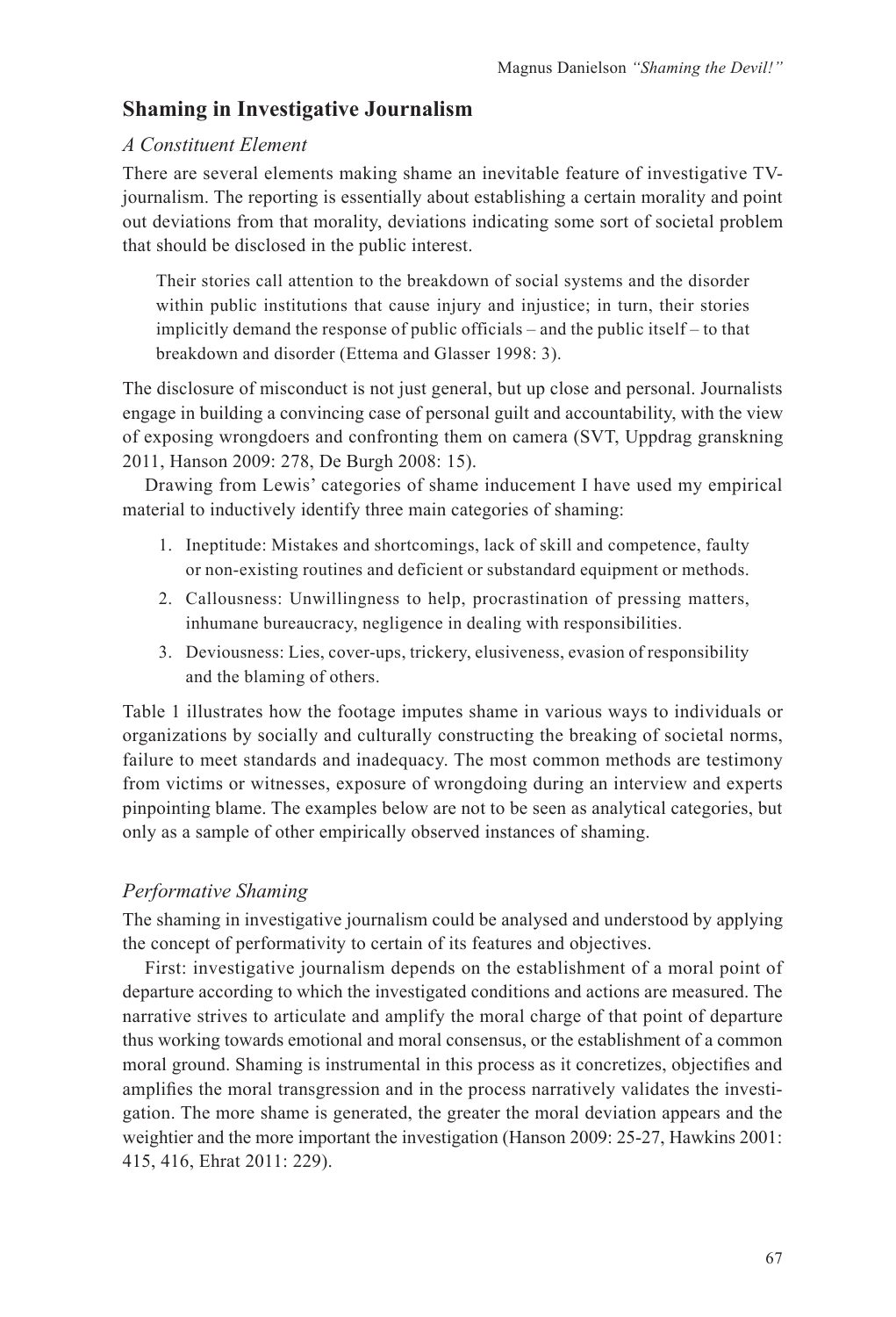| Shaming                                                                                                                                    | <b>Example</b>                                                                                                                                                                                                                                                                                                                                                               |
|--------------------------------------------------------------------------------------------------------------------------------------------|------------------------------------------------------------------------------------------------------------------------------------------------------------------------------------------------------------------------------------------------------------------------------------------------------------------------------------------------------------------------------|
| Those responsible are made to face the<br>negative conditions they have created.                                                           | Local politicians in Malmö are escorted to unfit<br>lodgings for immigrants and faced with the heinous<br>living conditions for which they are responsible,<br>and meet the people who suffer from them - UG<br>020507                                                                                                                                                       |
| The filming of individuals responsible who<br>refuse to be interviewed or are in any other<br>way trying to evade being held accountable.  | A CEO responsible for negligence in face of<br>reports of the danger of asbestos at his factory is<br>filmed at a distance when standing on his balcony<br>in Spain after the team has tried unsuccessfully to<br>get an interview. During the footage the speaker<br>relates his luxurious tastes. UG 010418                                                                |
| Introduction of footage from popular<br>culture is used to amplify any of the shame<br>generating factors.                                 | A scene portraying ridiculous policemen failing<br>to solve an obvious case in an episode of "Pippi<br>Longstocking" illustrates police inadequacy in<br>solving crime in their own facilities. UG 110831                                                                                                                                                                    |
| Actions are compared with someone doing<br>it better.<br>Actions are associated with something<br>negative.                                | Omissions to check potable water and to inform<br>citizens are compared to how much better the<br>Danish authorities handle similar situations. UG<br>021217                                                                                                                                                                                                                 |
|                                                                                                                                            | The immigration policy of the Social Democrats<br>is shown to be similar to that of the former<br>anti-immigration party Ny Demokrati (The New<br>Democrats) UG 020219                                                                                                                                                                                                       |
| Symbolic visual representations are used<br>to amplify any of the shame generating<br>factors.                                             | To illustrate the Swedish Church's possession of<br>stocks in the porn and the weapons industry, a cut<br>from a porn movie is voiced over by the slogan<br>from the Church's ad-campaign "Are you looking in<br>the right place? The Swedish Church!" and a cut<br>from a youth Church choir is cross-cut with footage<br>of fired missiles and wounded children. UG 011127 |
| <b>Hidden Camera directly exposing</b><br>wrongdoing                                                                                       | A head-master of a private school explains why<br>he actively sifts out children he considers a social<br>liability. UG 131030                                                                                                                                                                                                                                               |
| Cross-cutting between what the person<br>says officially or on camera, and the<br>"truth" as revealed by hidden camera or by<br>witnesses. | Politicians expressing their official stand on<br>immigration are cross-cut with their racist slur<br>before a hidden camera. UG 020910                                                                                                                                                                                                                                      |
| The person's statements are cross-cut with<br>other seemingly contradicting statements.                                                    | An interview with a representative of a pharma-<br>ceutical company is cross cut with a radio inter-<br>view in which he contradicts himself. UG 011009                                                                                                                                                                                                                      |
| The camera lingers as the person<br>desperately tries, but fails, to find evidence<br>of what they have said is correct                    | A Social Worker desperately trying to find<br>reference to an expert statement on which she<br>has based a decision to take child custody from<br>handicapped parents. UG 021210                                                                                                                                                                                             |
| The journalist uses a judgmental<br>vocabulary.                                                                                            | A politician trying to explain the disastrous housing<br>situation in Stockholm is interrupted with: "Bla, bla,<br>bla – what you say is baloney, you are just talking<br>- but you are doing nothing". UG 020319                                                                                                                                                            |
| The interview starts out in expert mode<br>- but changes into an interview of<br>accountability.                                           | A politician is commenting on the shortcomings of<br>a political rival - half way through she is confront-<br>ed with her party's support of that politician on the<br>very issue she is criticizing. UG 050308                                                                                                                                                              |

# *Table 1. Examples of Shaming in Episodes of Uppdrag granskning*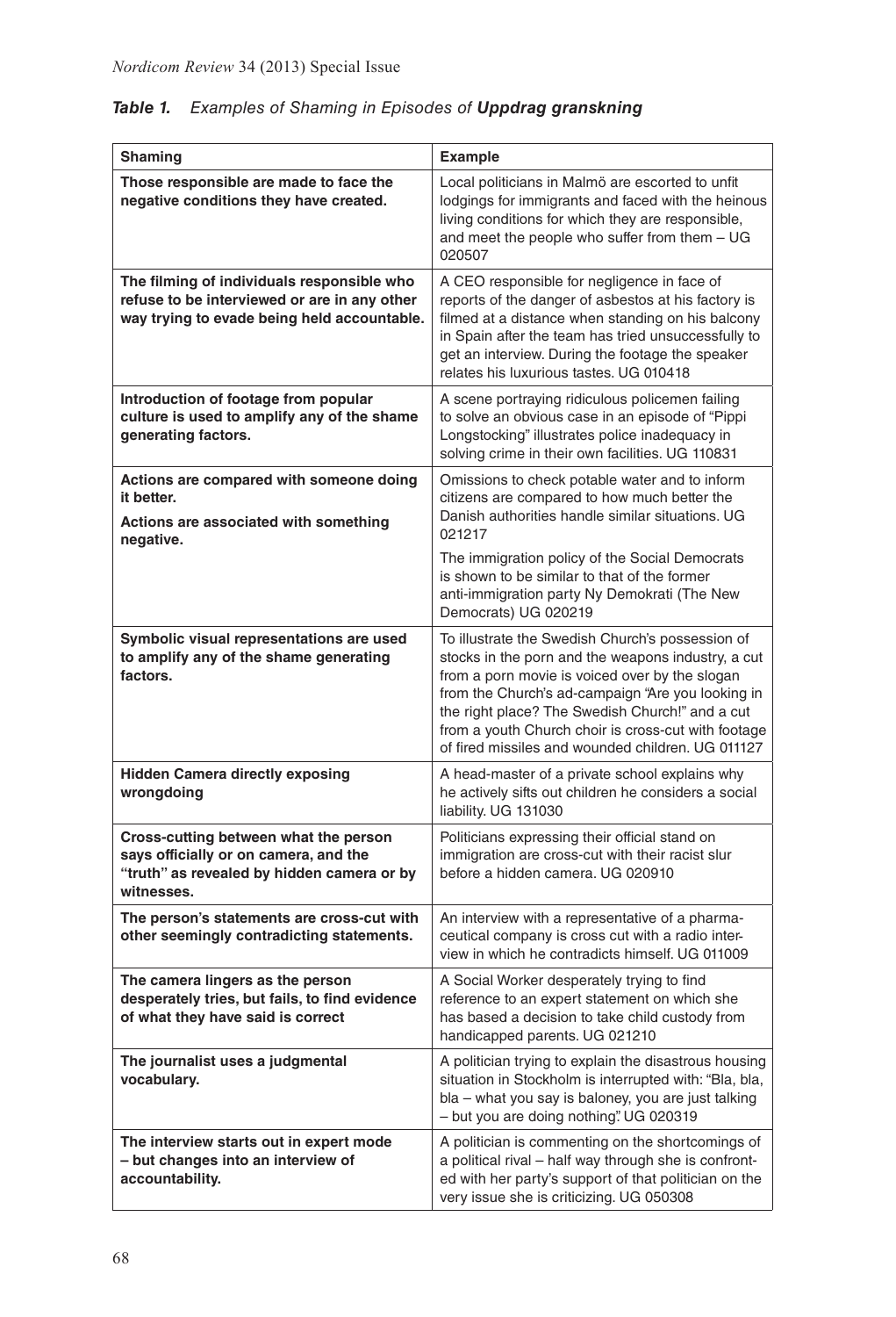Second: since the investigative journalist has ambitions, not only to depict political reality, but also to actively interfere and change this reality, there is an inherent element of social control present. The investigative journalist's mission is not only the reporting of societal misconduct, but also the improvement of society (Andén-Papadopoulos 2003: 124, Ettema and Glasser 1998: 186, Hanson 2009: 11, 298).

However, the shaming in investigative journalism rarely has the function described as a main feature of reality TV, where the shaming leads to a change of hearts and personal conversions. The shaming in investigative journalism is rather a "shaming of the devil" (Journalism Degree 2013), a shaming to point out, establish and expose moral corruption. The people shamed are rarely represented as repentant and reformed. Instead of being a narrative turning point, or peripeti, it is more of a denouement or narrative release focusing on "ripping off the veil" (Petersson 1996: 14 – author's translation), or laying bare the villainy of the villain in a decisive moment (Ehrat, 2011: 216). It still could be seen as an element of social control and a part of a "governmentality related culture of surveillance" (Ferguson 2010: 89). Where reality TV educates "TV viewers to function without state assistance or supervision as self-disciplining, self-sufficient, responsible, and risk-averting individuals" (Ouellette 2004: 232), investigative journalism teaches individuals in positions of influence and power that they are not beyond accountability, and that they cannot abuse their power arbitrarily without risking be put to shame. Shaming in TV journalism implies that misdeeds and omissions may be detected even at the top levels of society and that one has to count with the possibility of being exposed, which may be a realisation contributing to self-discipline and scrutiny. Ettema & Glasser point out that the prospect of finding oneself involuntarily appearing in a piece of investigative journalism "poses a challenge to officials and policy makers because they must concern themselves not only with an outraged public but with the image of an outraged public" (Ettema and Glasser 1998: 190).

It also teaches viewers that society has ways of dealing with misconduct at high levels. When investigative journalists are shaming the authorities and people in high places on a weekly basis they constitute a way in which society deals symbolically with one of its problems. A society exposing and discussing shortcomings is a society seemingly dealing with those shortcomings. The problems are not solved, corruption and injustice are not eradicated, but repeated exposure of misconduct and identification of culprits gives the impression that they are being dealt with. This is a way in which society makes peace with itself and a process that restores confidence in societal institutions affected by moral transgression (Allern & Pollack 2012: 19). John Ellis (1999) labels this process "working through". TV is "holding our hands" as we work through certain elements of our culture, reassuring us by repeated interventions that things are under control (Ellis 1999: 74).

This also ties in with John Fiske's (1994) thesis that heroic characters have a mythical function as mediator between the forces of order and the forces of disorder (Fiske 1994). Ragnhild Mølster (2007) characterizes the investigative journalist as an archetypal hero (Mølster 2007: 62, 63). When, at the end of each episode the investigative journalist succeeds in dealing with the villains, the hero demonstrates an imaginative way of coping with the conflict. The conflict has no permanent solution, but the hero's temporary success demonstrates that society has ways of living with, handling and coping with adverse conflicts and conditions, even if it is not permanently resolving them. Shaming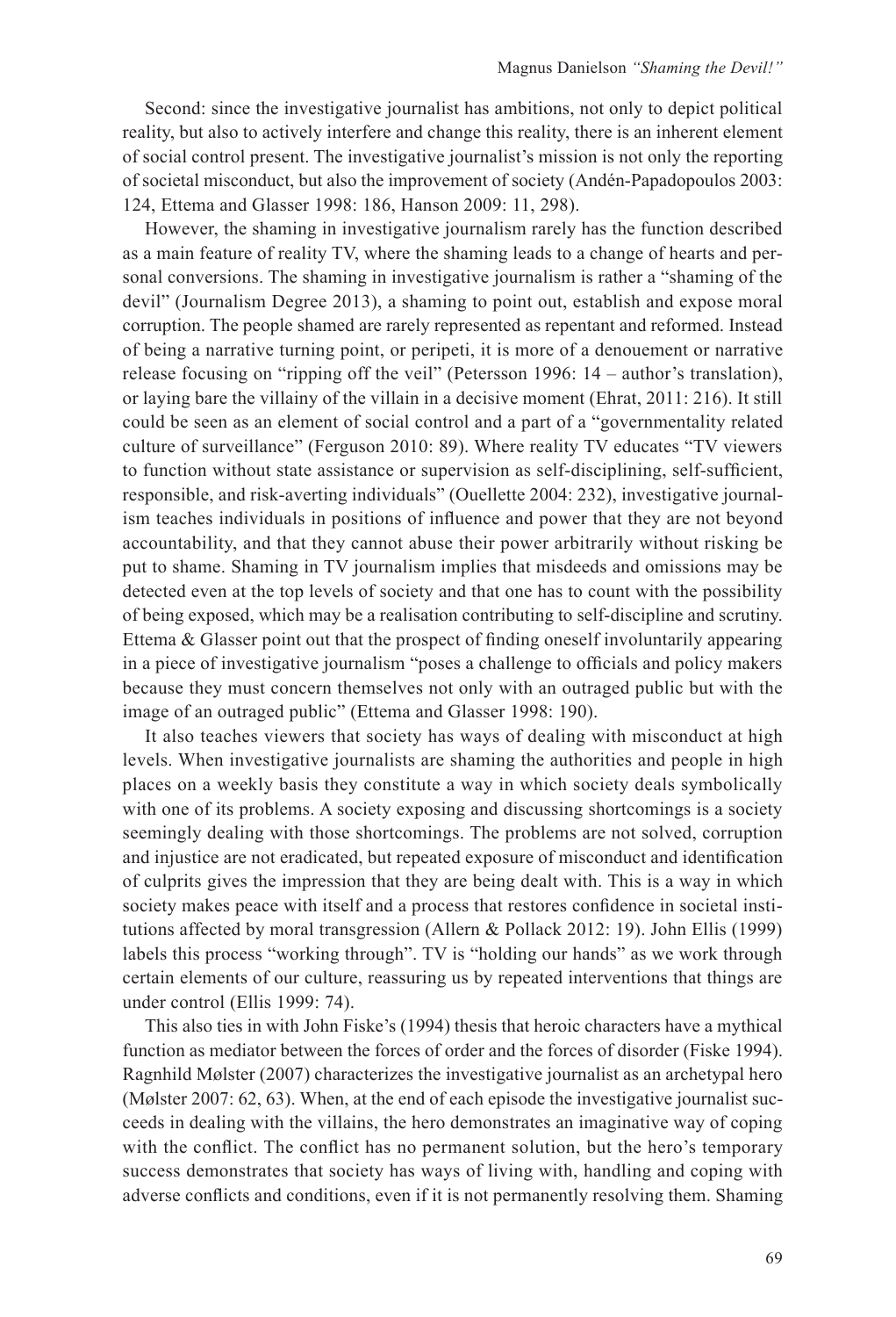the Devil weekly on prime time television does neither reform 'the devilish elements of society' nor make them go away, but it assures us that 'evil' is somehow incessantly dealt with (Fiske 1994: 133).

Third: shaming contributes to the establishment of investigative journalism as a societal institution invested with the authority to deal with questions of justice and guilt, with the power to hear, prosecute and punish wrongdoers in the capacity of censor of other societal authorities and institutions. When taking the narrative form of a judicial process, episodes of investigative TV-journalism draw legitimacy and authority from culturally shared notions of justice, law and order. Episodes refer intertextually not only to news or documentaries depicting legal procedures, but also to the unfolding of police and court dramas as they are represented in popular culture. The judicial process narrative puts journalism in a legal frame, justifying actions and methods as part of a societal quest for justice (Ehrat 2011: 223, Fiske 1994: 8, 108).

The journalist's quest for justice is further tied to the profession by the predominant role often played by the journalists within their own narrative. Investigative TVjournalism is rarely about disclosing some misconduct, handing it over to some sort of authority and then reporting about the development. Many episodes feature a meta-story on the theme: the story of the journalist's quest for justice. Sometimes journalists even "change their footing from the narrator of the story to an actor within the evolving plot. (…) They frame actions as transgressions and sometimes exercise professional practices in order to generate transgressions" (Kampf 2011: 83).

The public shaming in this semi-legal context is a performative act in a double sense. First, it constitutes the establishment of authority over the shamed individual or organization, indicating that "the levels of dominance have been redefined" (Nathanson 1987: 252) and that the shamed are facing an authority before which they are vulnerable and contextually subordinate, regardless of position (Madianou 2012: 5). The repetitive shaming naturalizes this authority and performs in the process journalistic identity by creating a specific conception of professional power and mapping out boundaries of jurisdiction and legitimacy (Ferguson 2010: 92, Johansson 2006: 41, , Thompson 2005: 45, Woodward 2000: 235, Altheide 1992).

The institutionalized and recurring public shaming also performs a symbolical request for "the right to punish". Throughout history, shame in various forms has been used as legal punishment. In his *Discipline and Punish*, Michel Foucault argues that an important manifestation of power in early modern Europe was public shaming as punishment, which by repeated action naturalized and publicly declared the sovereign's right to punish, and gave an opportunity for the public to approve of that right by their presence (Foucault 1977/1995: 48-50).

Repeated mediated shaming could be seen as a form of performativity through which investigative journalism manifests itself as an extra-legal institution with the right, not only to investigate and interrogate, but also to sanction (Ehrat 2011: 216, 230). David Altheide claims journalists have moved from just being "chroniclers of disorder" to becoming "instruments of repair" referring to "the direct participation of journalists and news organizations in the process of control and punishment" (Altheide 1992: 70).

However, an excess of shaming has a risk of backfiring turning the audience against the one shaming, and generating a reaction of contestation when the allegations are perceived as unfair, exaggerated or trivial (Presdee 2000, Nathanson 1987: 267). Kohm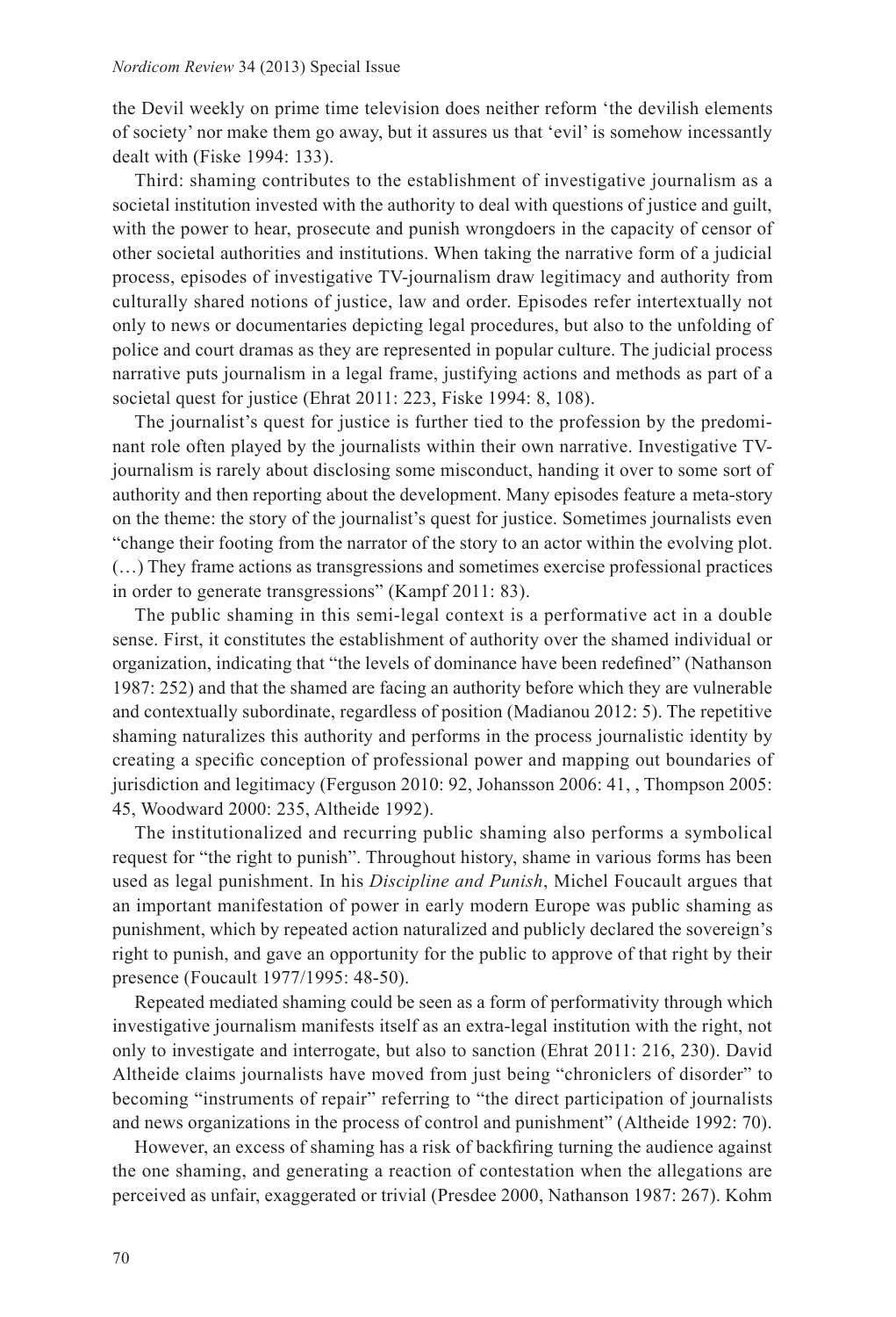(2009) states: "there are cultural limits to the kinds of humiliation audiences (…) are willing to consume" (Kohm 2009: 199) and Allern & Pollack (2012) comment that media scandals are sometimes based on "transgressions that from a political point of view are quite trivial" (Allern & Pollack 2012: 10).

Fourth: investigative TV-journalism operates within a market-driven media reality where viewer pleasure is a prerequisite for success. The production cannot just be in the public interest, but it also has to be <u>of</u> public interest (Petley 2013: 30, 31). One effect of this is that the ambition to investigate, and expose societal ills, is combined with aspirations of dramatic and captivating story-telling (Hanson 2009: 256, 257, Ekström, 2000: 477) "within the framework of an ideology of entertainment" (Johansson 2006: 36 – author's translation). Mats Ekström (2000) states that one way in which "TV journalism tries to be valid in the eyes of its viewers" (Ekström 2000: 468) is through a communication mode of attraction where audience involvement is accomplished through the "lust to gaze, the allure of pictures that make a strong impression, seeing something out of the ordinary, something spectacular, suppressed and/or forbidden", all of which have associations with shaming (Ekström 2000: 479) - see also the heading *Shame as Attraction and Cultural Commodity* above).

Watching shamed individuals in high positions plays a part in the process of identity formation. It strengthens the mythical concept of "us and them" serving as a marker of a social position as law-abiding, just and decent citizens, as opposed to corrupt politicians, officials, chief executives, etc. Shaming as a mediated ritual of exclusion and punishment offers a way to channel frustration with, and contempt of, corrupt officials and other shady elements occupying high positions in society. It also forms emotional attachments to the symbolical group of co-citizens who feel the same (Kohm 2009: 189, 197).

There is also a carnivalesque element to watching the shaming of the powerful and influential. Presdee (2000) links watching the shaming of "the other" to Bakhtins theories of the carnival where "the emerging of shame as an entertainment commodity is part of a civilizing process where an appeal for constraints on social behavior is served as entertainment" (Presdee 2000: 85). Bengt Johansson (2006) explains, that under the influence of the theory of the social responsibility of the press investigative journalism was given the mission to act as a substitute or representative of the public (Johansson 2006: 40). Journalists are thus acting on behalf of lowly citizens when shaming the privileged in society. "We" are for once shaming and punishing "them", instead of the opposite. The shaming offers a temporary liberation from the established order and constitutes the carnival's seeming suspension of hierarchal rank and privileges (Dentith 1995: 66, 72). The higher classes and officials are shamed, and the differences between them and us are minimised as their vulnerability and presumed guilt is played out before our eyes. Our mediated witnessing of "them", being shamed by our representative, reconfigures power structures, however momentarily (Petersson 1996: 14, Fiske 1994: 241).

Shaming consequently plays a part in resolving the tension between the journalist's dual roles of dramatist and story-teller, and serious social chronicler and critic (Johansson 2006: 36, Ekström 2000). Recurring dramatic revelations of societal importance concerning influential people is one element that eases the friction between those roles, confirming and reinforcing the investigative journalist's value, both as producer of drama, and as an upholder of the media outlet's record of serious social reporting. Thus, the investigative journalist contributes not only to the competitive edge in the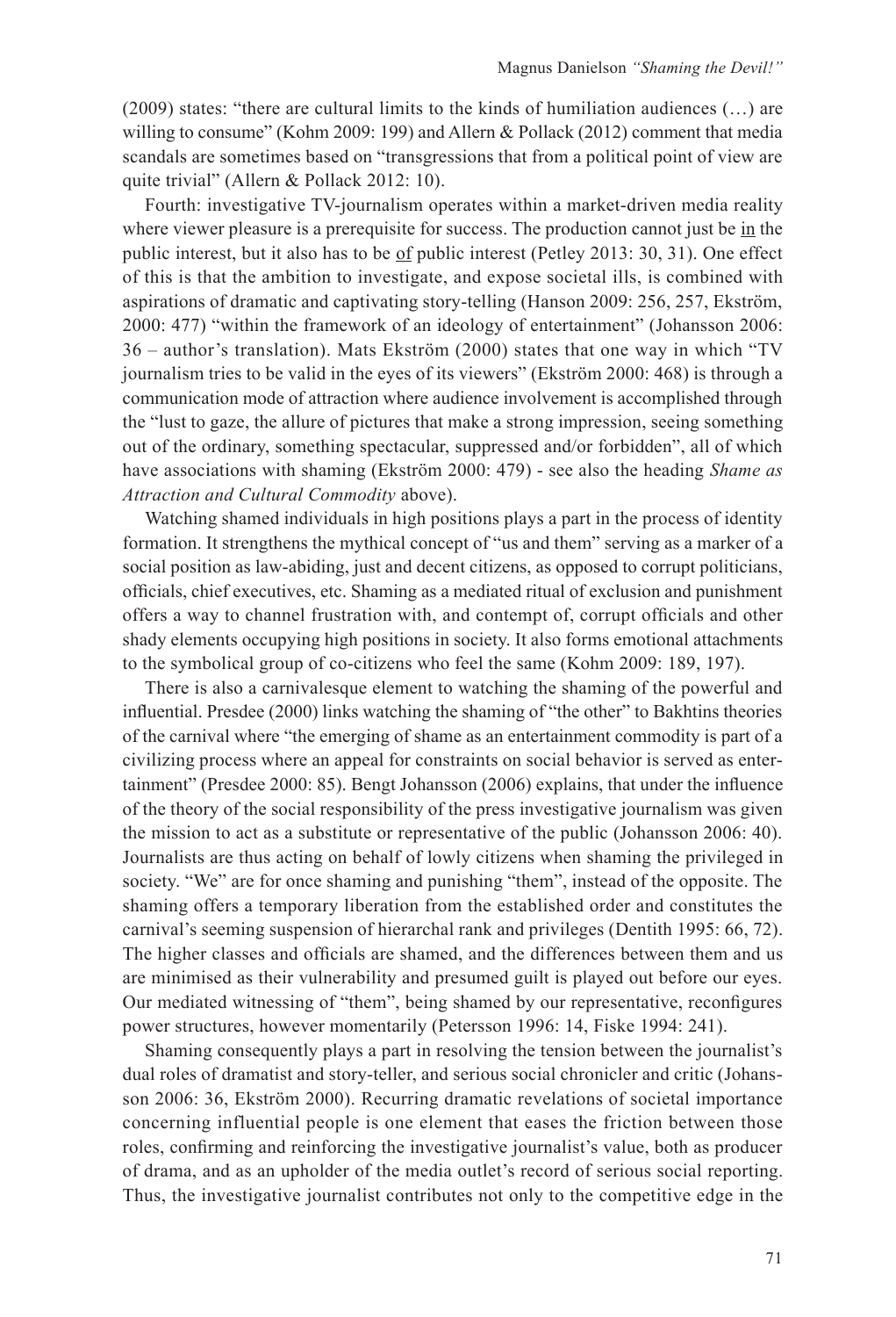market, but also to the social and professional capital obtained by the shouldering of social responsibilities and the fulfilment of the democratic watch-dog mission: all in one performative act of shaming (Allern & Pollack 2012: 19).

## **Summary**

Investigative journalism relies partly on shaming as performativity when combining discourses of journalism's democratic mission, the policing of moral boundaries, the calling of account, and the production of drama;. Forming a constituent element in this type of journalism shaming performs: (1) a validation of moral claims and an amplification of alleged moral deviations, (2) a deterrent effect upon officials conscious of the reach and impact of media attention, (3) a reinforcement of journalistic ideology and identity, placing journalism in a position of power with naturalized rights to censor, expose and sanction, and legitimizing various methods used in exercising that right (4) viewer pleasure, in the form of voyeurism, guilty pleasure, uncanny self-reflection, binary identity shaping, narrative resolution and a carnivalesque touch.

#### **Note**

1. *Uppdrag granskning*, SVT 1 – broadcast on September 9, 2002.

#### **References**

Ahmad, S. (2004) *The Cultural Politics of Emotion*, Edinburgh: Edinburgh University Press.

- Allern, S. & Pollack, E. (2012) 'Mediated Scandals', in Allern, S. & Pollack, E. (eds) *Scandalous! The Mediated Construction of Political Scandals in Four Nordic Countries*, Göteborg: Nordicom - University of Gothenburg.
- Altheide, D.L. (1992) 'Gonzo Justice', *Symbolic Interaction*, vol. 15, no. 1, pp. 69-86.
- Andén-Papadopoulos, K. (2003) *Dold kamera: i sanningens tjänst?* (Hidden camera: In the service of truth? – Swedish), Stockholm: Sellin & partner i samarbete med Institutet för mediestudier.
- Butler, J. (1993) *Bodies that matter: on the discursive limits of "sex"*, New York: Routledge.
- Butler, J. (2011) *Gender Trouble: Feminism and the Subversion of Identity*, London: Taylor & Francis.
- Chilton, J.M. (2012) 'Shame A Multidisciplinary Concept', *The Journal of Theory Construction & Testing*, vol. 16, no. 1, pp. 4-8.

Dacre, P. (2008) *Society of Editors: Paul Dacre's speech in full,* 09 November, [Online], Available: http:// www.pressgazette.co.uk/node/42394 [Accessed: 15 September 2013].

- De Burgh, H. (2008) 'Introduction', in De Burgh, H. (ed.) *Investigative Journalism*, 2nd edition, London & New York: Routledge.
- Dentith, S. (1995) *Bakhtin Thought ‒ An Introductory Reader*, London: Routledge.
- Ehrat, J. (2011) *Power of Scandal ‒ Semiotic and Pragmatic in Mass Media*, Toronto: University of Toronto Press.
- Ekström, M. (2000) 'Information, storytelling, and attractions: TV journalism in three modes of communication', *Media, Culture & Society*, vol. 22, pp. 465-492.
- Ellis, J. (1999) *Seeing Things Television in the Age of Uncertainty*, London: I.B. Tauris.
- Ettema, J.S. & Glasser, T.L. (1998) *Custodians of Conscience: Investigative Journalism and Public Virtue*, New York: Columbia University Press.
- Ferguson, G. (2010) 'The Family on Reality Television: Who's Shaming Whom?', *Television & New Media*, vol. 11, no. 2, pp. 87-104.
- Fiske, J. (1994) *Television Culture*, London; New York: Routledge.
- Foucault, M. (1977/1995) Discipline and Punish The Birth of the Prison, New York: Random House.
- Fox News (2013) myfoxny.com ‒ Shame, shame, shame!, 05 May, [Online], Available: http ://www.myfoxny. com/category/233240/shame-shame-shame [Accessed: 5 May 2013].
- Hanson, N. (2009) *Grävande journalistik* (Investigative Journalism Swedish), Stockholm: Ordfront förlag.